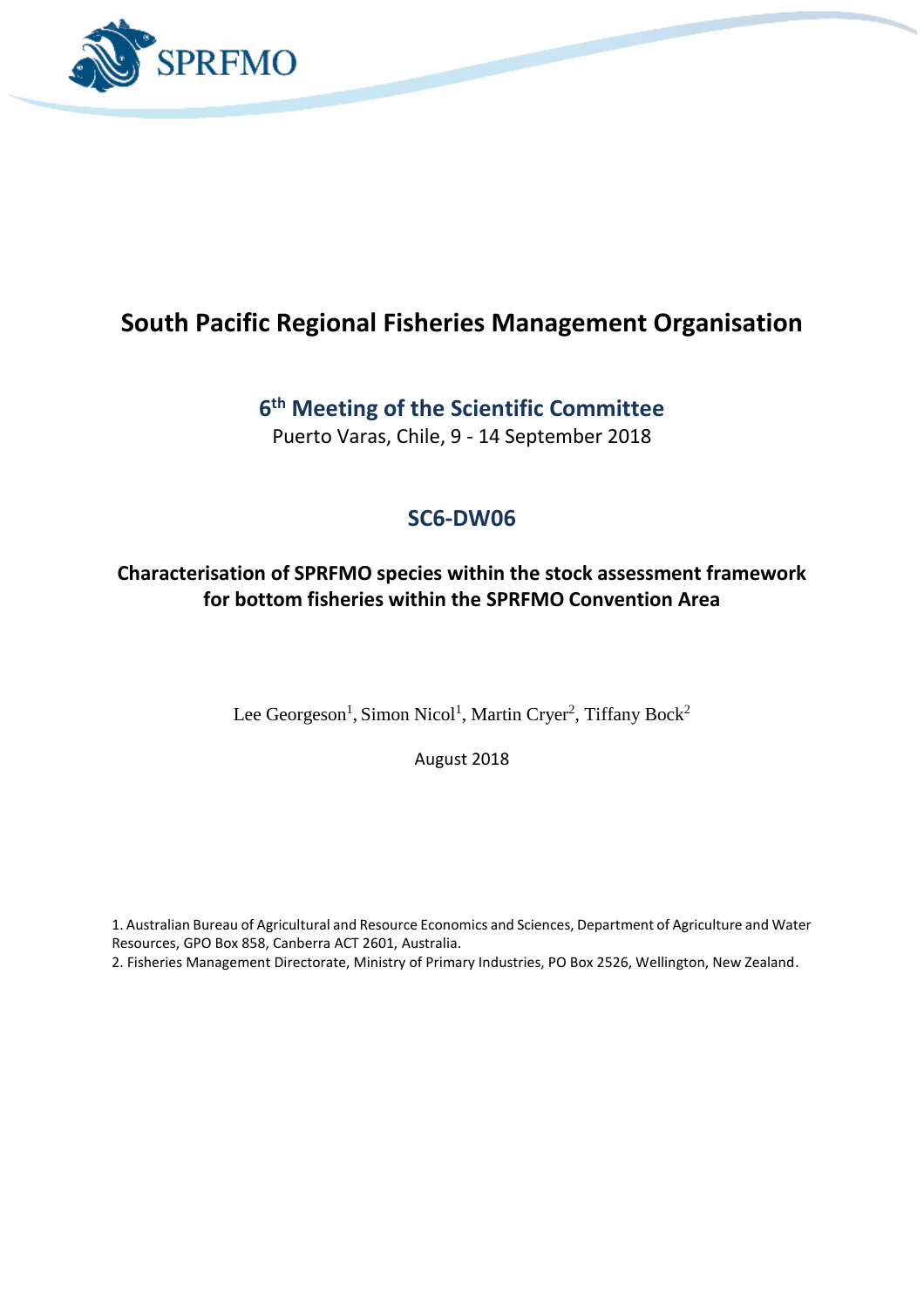# 1. Purpose of paper

This paper provides for the Scientific Committee's consideration of a preliminary characterisation of SPRFMO species within the tiered [assessment framework](https://www.sprfmo.int/assets/SC5-2017/SC5-DW04-Tiered-assessment-framework-Final.pdf) for bottom fisheries in the SPRFMO Convention Area (adopted at SC5). This characterisation should help the SC to formulate assessment options for the large number of species with which SPRFMO bottom fisheries interact. It is likely that a number of non-standard assessment approaches will need to be applied. Descriptions of non-standard assessment approaches referred to herein are documented comprehensively elsewhere (e.g. Edwards 2015) and are not covered further here.

## 2. Rationale for a Tiered Assessment Framework

The SPRFMO Scientific Committee may be requested to provide scientific advice on stock status and catch limits for a large number of demersal species, as well as advice on the impact of fishing on associated and dependent species with which these fisheries interact. The quantity, quality and suitability of data varies among species over time and space. This variability influences the parameters that can be estimated. This in turn drives the assessment approaches that can be applied. Uncertainties associated with data availability, as well as assessment approaches, will influence the scientific advice that the Scientific Committee can provide to the Commission.

To improve the efficiency of processes run by the Scientific Committee, a tiered framework for assessing and prioritising stocks for status assessment has been accepted (se[e SC5-DW04\)](https://www.sprfmo.int/assets/SC5-2017/SC5-DW04-Tiered-assessment-framework-Final.pdf). The framework is based on the parameters that can be estimated given the data available. Such a tiered framework will assist the Scientific Committee with developing transparent decision rules for advice on recommended biological catches and potential buffers (e.g. 'discount factors') that may be applied to account for assessment uncertainty. The tiered levels consist of:

- 1. Full Benchmark Assessment that utilises catch data from fishery monitoring, ideally in combination with stock abundance from independent surveys, catch rates and biological data with the purpose of estimating depletion levels and fishing mortality rates;
- 2. Data Limited Assessment that may utilise catch only or simple indicators to track status (e.g. CPUE, size composition, Productivity-Susceptibility Analysis);
- 3. No assessment necessary.

Two subsets may apply after initial classification of stocks into tiers:

- i. Research Assessment where new methods or data types are applied which may require substantive review of the methods by the Scientific Committee; and
- ii. Update Assessment where previous accepted assessments are updated with new data.

Given that many of the potential methods have not yet been tested in SPRFMO's bottom fisheries, it is likely that subset i. Research Assessment would apply in most cases.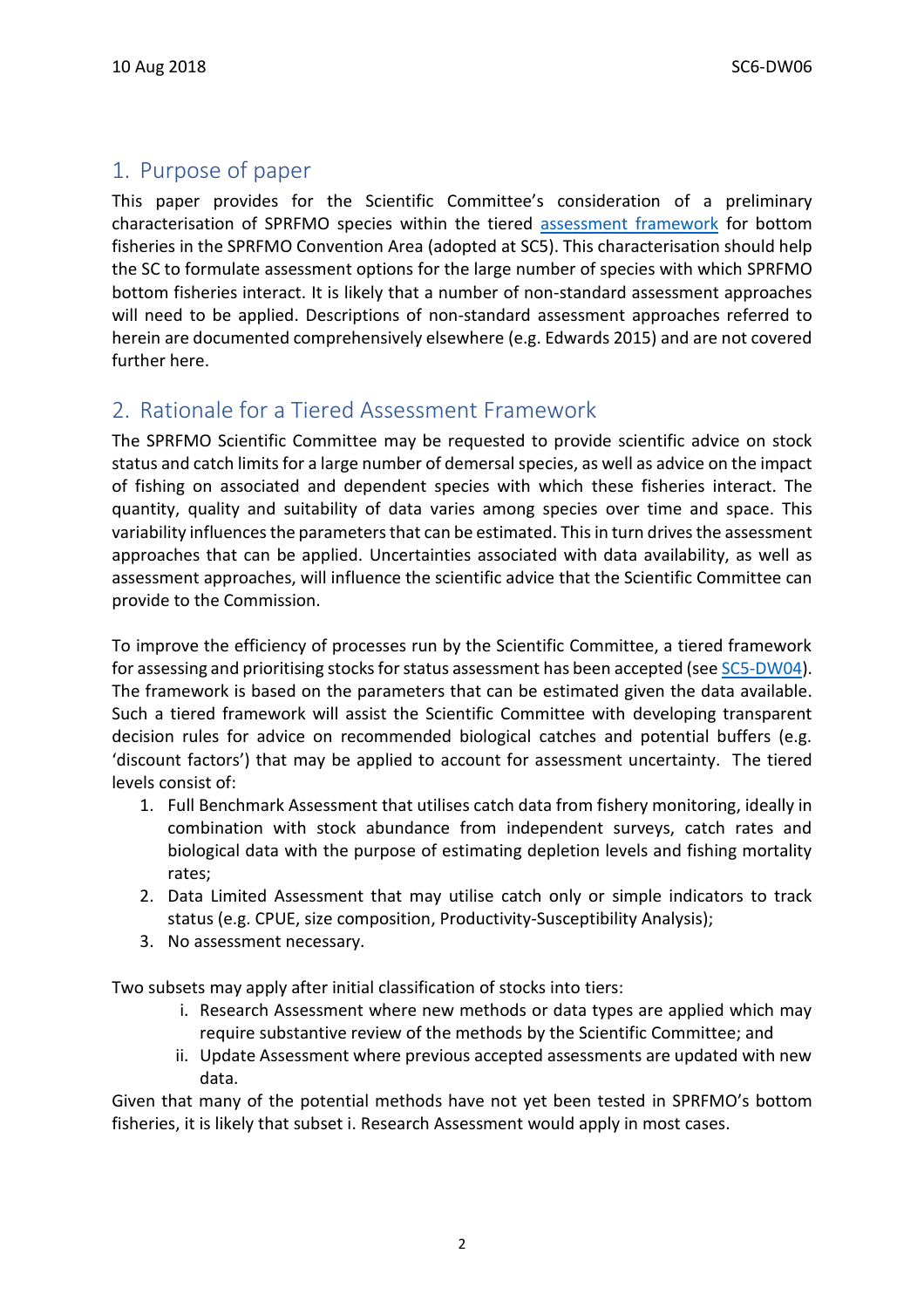Discussion on harvest strategies, including potential buffers, discount factors and harvest control rules, was provided i[n SC5-DW04.](https://www.sprfmo.int/assets/SC5-2017/SC5-DW04-Tiered-assessment-framework-Final.pdf) These are not discussed in more detail in this paper and will require additional development and testing.

As well as data availability, the choice of assessment method needs to be driven by:

- The level of risk that is acceptable. Precautionary fishing mortality limits may be appropriate for the vast majority of species with which SPRFMO demersal fisheries interact
- The desired management and regulatory framework. The economics of the fisheries should drive the required level of monitoring and the implementation of harvest strategies. A fishery being fished at MSY will usually require far more monitoring (and investment) than one with a much higher biomass target
- A user-pays model whereby the cost for assessment and monitoring is borne by those seeking to exploit the resources, or indirectly exploiting the resources in the course of fishing for target or byproduct species
- Capacity. Situations may arise (commonly in RFMOs) where data are available, but capacity and funding is often lacking.

Figure 1 demonstrates how information availability might relate to the tiered framework. There may need to be a 'fuzzy' barrier between tiers 1 and 2 to account for assessment uncertainty.

Figure 1. Schematic showing increasing information needs for different tiers and assessment options



Adapted from Dichmont et al. 2013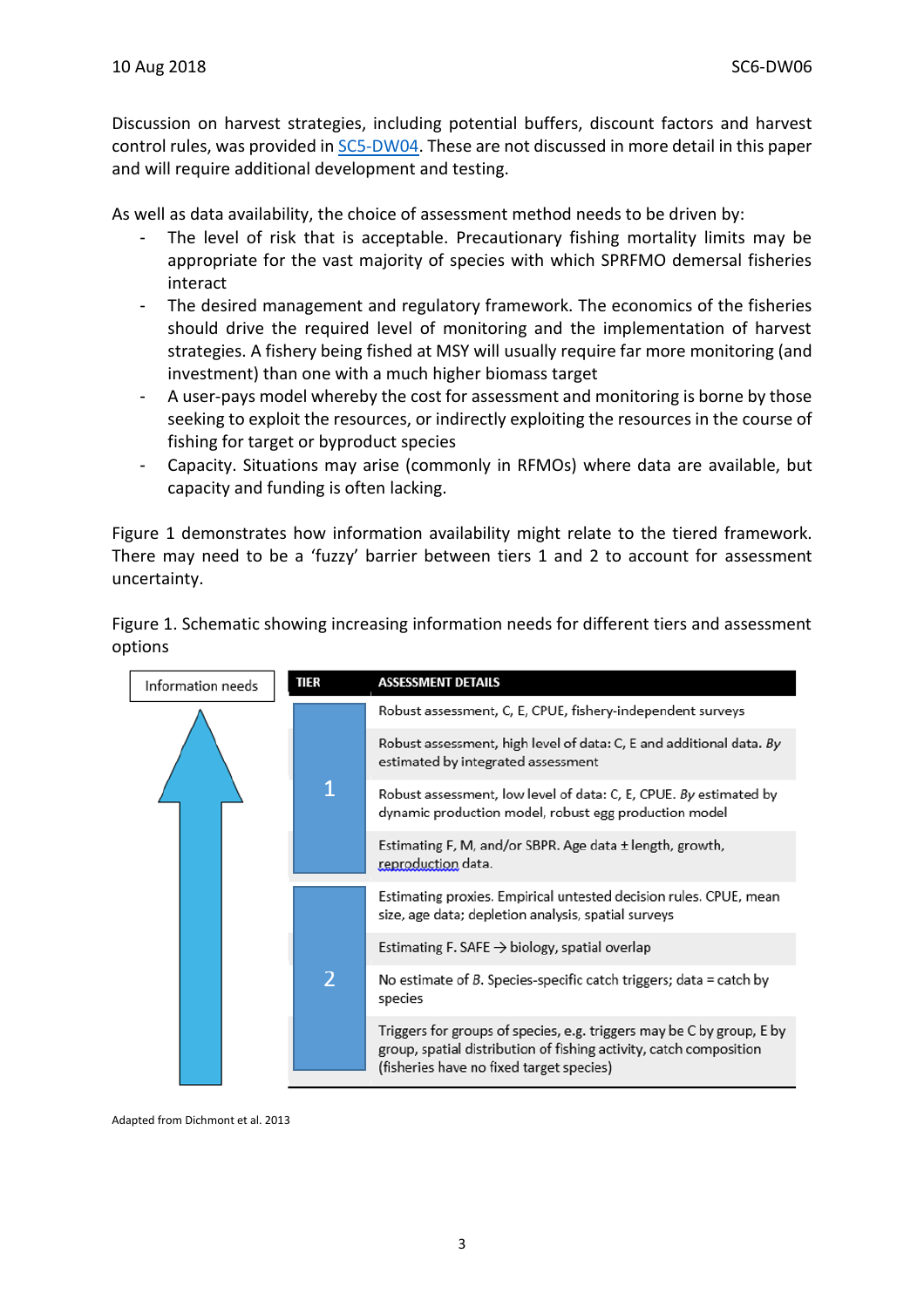## 3. Data requirements for non-standard stock assessment

Age-structured assessments, including those incorporating relative abundance indices such as CPUE and acoustic surveys, may be possible for a small number of SPRFMO species (generally tier 1), but the paucity of data means that other options will be required to assess numerous other species. These other species include target and non-target species. Table 1 (see Edwards 2015 for additional detail) demonstrates the data requirements for a number of non-standard assessment approaches. These approaches generally use a combination of fishery-dependent and fishery-independent data.

| A - Fishery independent data                                        |               |                  |              |                  |                        |                      |      |                                                                                   |            |  |  |  |
|---------------------------------------------------------------------|---------------|------------------|--------------|------------------|------------------------|----------------------|------|-----------------------------------------------------------------------------------|------------|--|--|--|
| Method                                                              | Life history  |                  |              |                  | Fishery                |                      |      | Status                                                                            |            |  |  |  |
|                                                                     | Morta<br>lity | Growth           | Maturi<br>ty | Produc<br>tivity | Selectivit<br>y        | Catch<br>abilit<br>y | Area | Depletion                                                                         | Trajectory |  |  |  |
| Depletion Adjusted Catch<br><b>Scalar</b>                           |               |                  |              | O                |                        |                      |      | X                                                                                 |            |  |  |  |
| <b>Depletion Corrected Average</b><br>Catch                         | X             |                  |              | X                |                        |                      |      | X                                                                                 |            |  |  |  |
| <b>Depletion-Based</b><br><b>Stock</b><br><b>Reduction Analysis</b> | X             |                  |              | x                |                        |                      |      | Χ                                                                                 |            |  |  |  |
| Catch-MSY                                                           |               |                  |              | X                |                        |                      |      | Χ                                                                                 |            |  |  |  |
| Average-length                                                      | X             | X                |              |                  | x                      |                      |      |                                                                                   |            |  |  |  |
| Length-based SPR                                                    | X             | x                | X            |                  | X                      |                      |      |                                                                                   |            |  |  |  |
| Swept area<br><b>Productivity-Susceptibility</b>                    |               |                  |              |                  |                        | X                    | X    |                                                                                   |            |  |  |  |
| Analysis, bSAFE<br>Sustainability<br>assessment                     |               |                  |              | х                | X                      | X                    | X    |                                                                                   |            |  |  |  |
| (eSAFE)<br>Non-parametric models                                    |               |                  |              |                  |                        | O                    | X    |                                                                                   | O          |  |  |  |
| <b>Time-series models</b>                                           |               |                  |              |                  |                        |                      |      |                                                                                   | O          |  |  |  |
| <b>Production models</b>                                            |               |                  |              | X                |                        | O                    |      | 0                                                                                 | 0          |  |  |  |
| Delay-difference models                                             | O             | O                | O            | X                | O                      | O                    |      | 0                                                                                 | O          |  |  |  |
| B - Empirical or fishery-<br>dependent data                         |               |                  |              |                  |                        |                      |      |                                                                                   |            |  |  |  |
| Method                                                              |               | Time series data | Current data |                  |                        |                      |      |                                                                                   |            |  |  |  |
|                                                                     | Catch         | Abunda<br>nce    | Length       | Survey           | Effort                 |                      |      | $X = required data inputs$<br>$O =$ data that can be accommodated<br>if available |            |  |  |  |
| Depletion Adjusted Catch<br><b>Scalar</b>                           | X             |                  |              |                  |                        |                      |      |                                                                                   |            |  |  |  |
| <b>Depletion Corrected Average</b><br>Catch                         | X             |                  |              |                  |                        |                      |      |                                                                                   |            |  |  |  |
| <b>Depletion-Based</b><br><b>Stock</b><br><b>Reduction Analysis</b> | x             |                  |              |                  |                        |                      |      |                                                                                   |            |  |  |  |
| Catch-MSY                                                           | x             | O                |              |                  |                        |                      |      |                                                                                   |            |  |  |  |
| Average-length                                                      |               |                  | X            |                  |                        |                      |      |                                                                                   |            |  |  |  |
| <b>Length-based SPR</b>                                             |               |                  | X            |                  |                        |                      |      |                                                                                   |            |  |  |  |
| Swept area                                                          |               |                  |              | X                | X<br>$\circ$           |                      |      |                                                                                   |            |  |  |  |
| <b>Productivity-Susceptibility</b><br>Analysis, bSAFE               |               |                  |              |                  | (required<br>for SAFE) |                      |      |                                                                                   |            |  |  |  |
| Sustainability<br>assessment<br>(eSAFE)                             |               |                  |              | X                | X                      |                      |      |                                                                                   |            |  |  |  |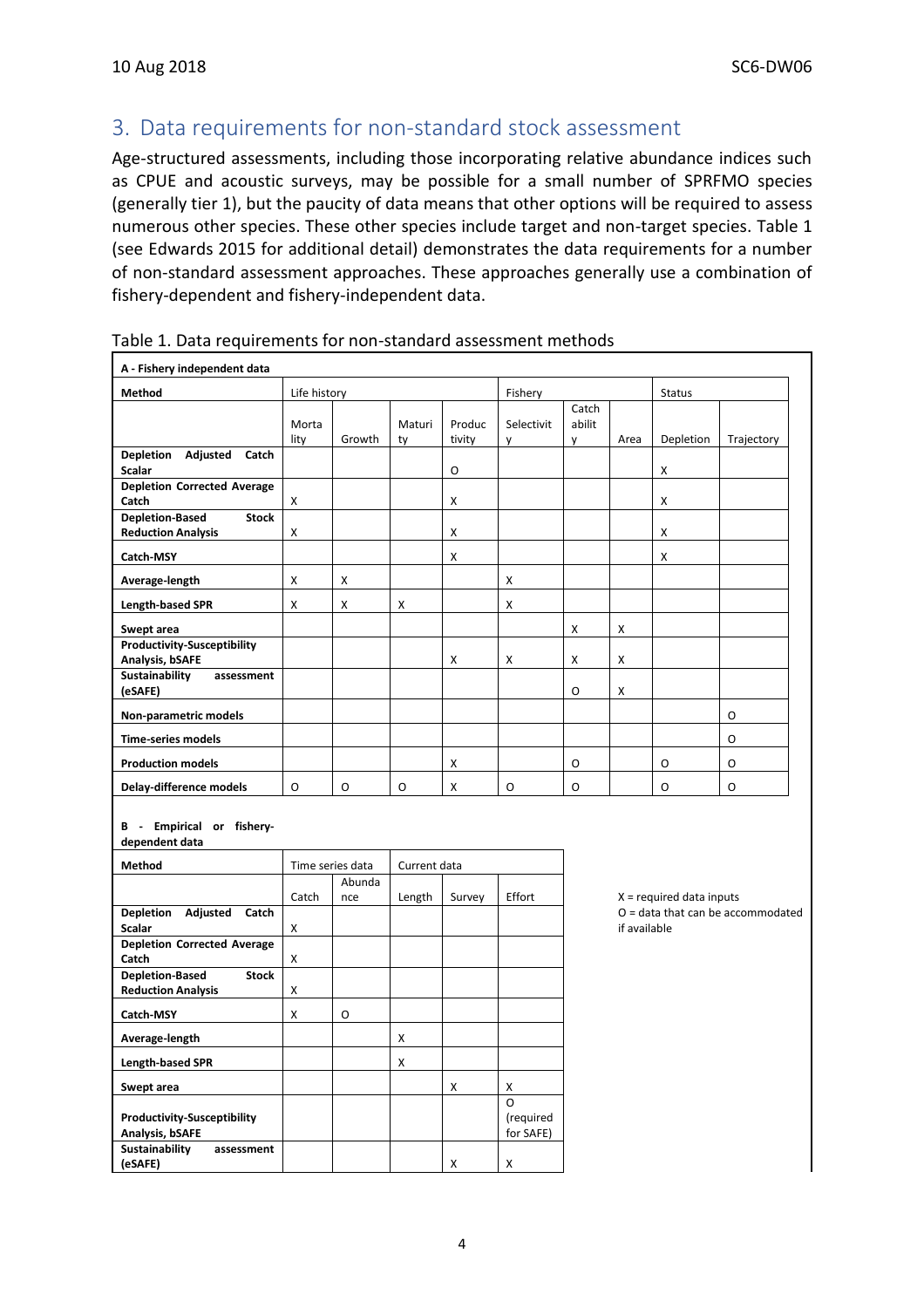| <b>Time-series models</b><br>Χ<br>Ο<br><b>Production models</b><br>X<br>X | Non-parametric models   | O | X |  |  |
|---------------------------------------------------------------------------|-------------------------|---|---|--|--|
|                                                                           |                         |   |   |  |  |
|                                                                           |                         |   |   |  |  |
|                                                                           | Delay-difference models | Χ | Χ |  |  |

Adapted from Edwards 2015

### 4. Categorisation of stocks into the Tiered Assessment Framework

The categorisation of species into the assessment framework (see Annex 1, *excel spreadsheet),* attempts to define which of the options highlighted in Table 1 may be available depending on the characteristics of each 'fishery' and the available data. This may allow preliminary categorisation of each stock into Tier 1, 2 or 3. The spreadsheet includes fields relevant to this categorisation as well as a characterisation of the data available to inform assessment options.

As agreed at SC5, prior to categorisation into Tier 1 or Tier 2 the Scientific Committee may place some species into Tier 3 (No Assessment required) based on the presentation of sufficient evidence that existing measures provide adequate precaution for the interactions known (e.g. for species that rarely (if ever) interact with the SPRFMO demersal fisheries).

Categorisation into Tier 1 and Tier 2 of the framework will be based on the data available. Species/stocks with data suitable for estimation of current fishing mortality and depletion would generally be categorised into Tier 1. Species/stocks initially considered for Tier 1 may be subsequently classified for Tier 2 assessment if the Tier 1 assessment diagnostics fail to satisfy Scientific Committee review. Species not placed into Tier 1 or Tier 3 categories by default are placed in Tier 2. To assess species at Tier 1 (and to a lesser degree Tier 2), full characterisation of the fishery's history, data, management arrangements, risks and other information is desirable. This would ideally be done on a species-by-species basis, but efficiencies could be made with grouping key species to be assessed at Tier 1 (or possibly Tier 2) for each of the main bottom fishing gears.

Species/stocks placed into Tier 2 should initially be subjected to semi-quantitative risk assessment methods such as Productivity-Susceptibility-Analyses and/or Sustainability Assessment for Fishing Effects (SAFE). These assessments are currently underway for SPRFMO demersal teleosts and chondrichthyans. These methods rank species/stocks into priority from high to low relative risk (or vulnerability), with SAFE also being capable of generating proxy estimates of fishing mortality. This step should identify to the Scientific Committee the Tier 1 or Tier 2 species/stocks requiring immediate attention. It may be determined by the Scientific Committee that stocks assessed to this level may not require further assessment if the risks from fishing are assessed to be low, or if adequate management measures are in place to mitigate moderate or high risks. Alternatively, species or stocks that are assessed as requiring additional attention may then be prioritised for other non-standard assessment approaches, for example those that may provide precautionary catch limits.